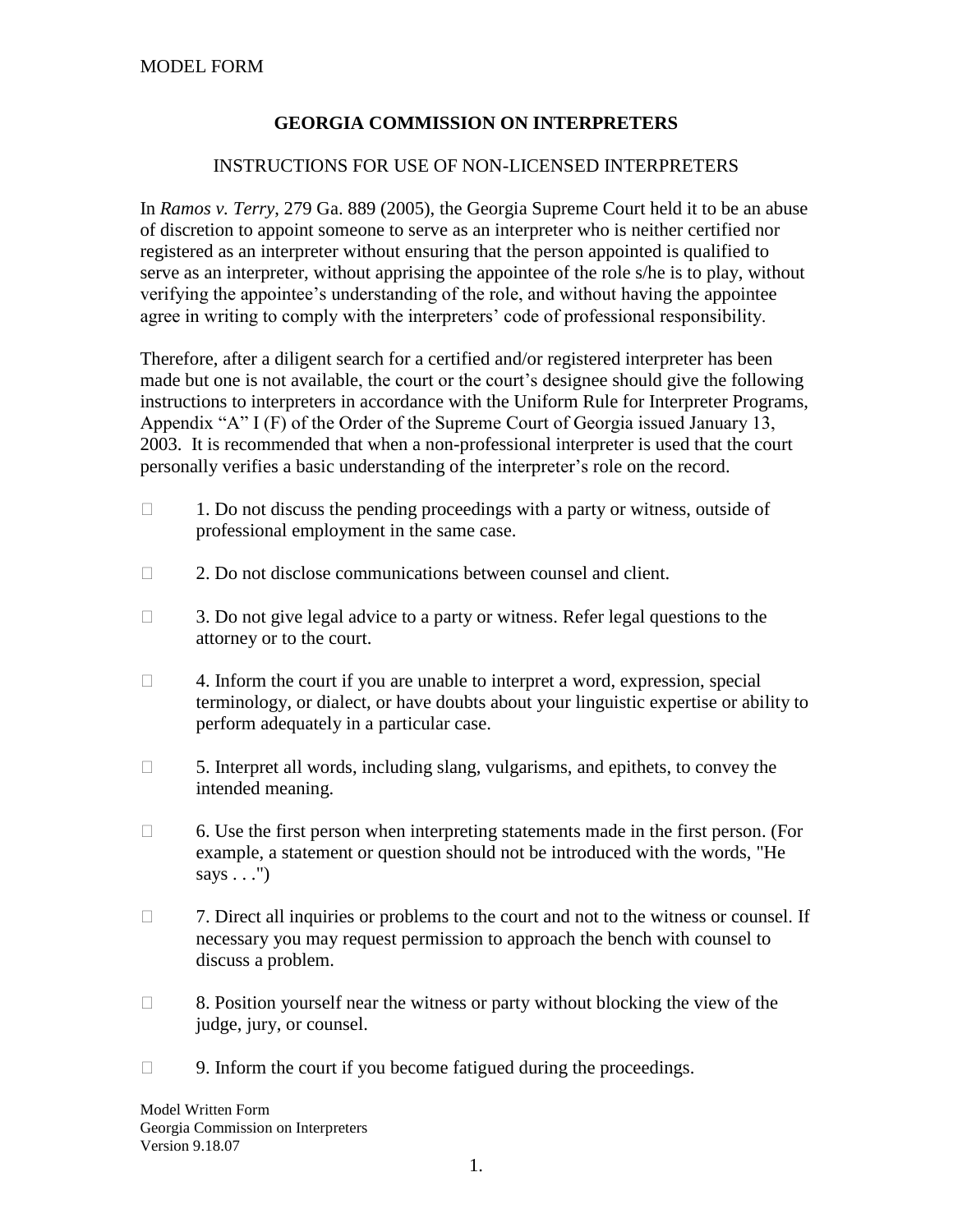- $\Box$  10. When interpreting for a party at counsel table, speak loudly enough to be heard by the party or counsel but not so loudly as to interfere with the proceedings.
- $\Box$  11. Interpret everything including objections.
- $\Box$  12. If the court finds good cause under section (E), hold a pre-appearance interview with the party or witness to become familiar with speech patterns and linguistic traits and to determine what technical or special terms may be used. Counsel may be present at the preappearance interview.
- $\Box$  13. During the pre-appearance interview with a non-English speaking witness, give the witness the following instructions on the procedure to be followed when the witness is testifying:

(a) The witness must speak in a loud, clear voice so that the entire court and not just the interpreter can hear.

(b) The witness must direct all responses to the person asking the question, not to the interpreter.

(c) The witness must direct all questions to counsel or to the court and not to the interpreter. The witness may not seek advice from or engage in any discussion with the interpreter.

(d) During the pre-appearance interview with a non-English speaking party, give the following instructions on the procedure to be used when the non-English speaking party is not testifying: (i) The interpreter will interpret all statements made in open court. (ii) The party must direct any questions to counsel. The interpreter will interpret all questions to counsel and the responses. The party may not seek advice from or engage in discussion with the interpreter.

The Interpreter's Oath:

Do you solemnly swear or affirm that you will faithfully interpret from (state the language) into English and from English into (state the language) the proceedings before this court in an accurate manner to the best of your skill and knowledge?

By signing and dating this form, the undersigned indicates that (1) the non-professional interpreter has a basic understanding of the interpreter's role in court proceedings, (2) that the interpreter's oath was administered as required by the Georgia Commission on Interpreters, and (3) the interpreter agrees to comply with the Code of Professional Responsibility for Interpreters as found in Uniform Rule for Interpreter Programs, Appendix "C".